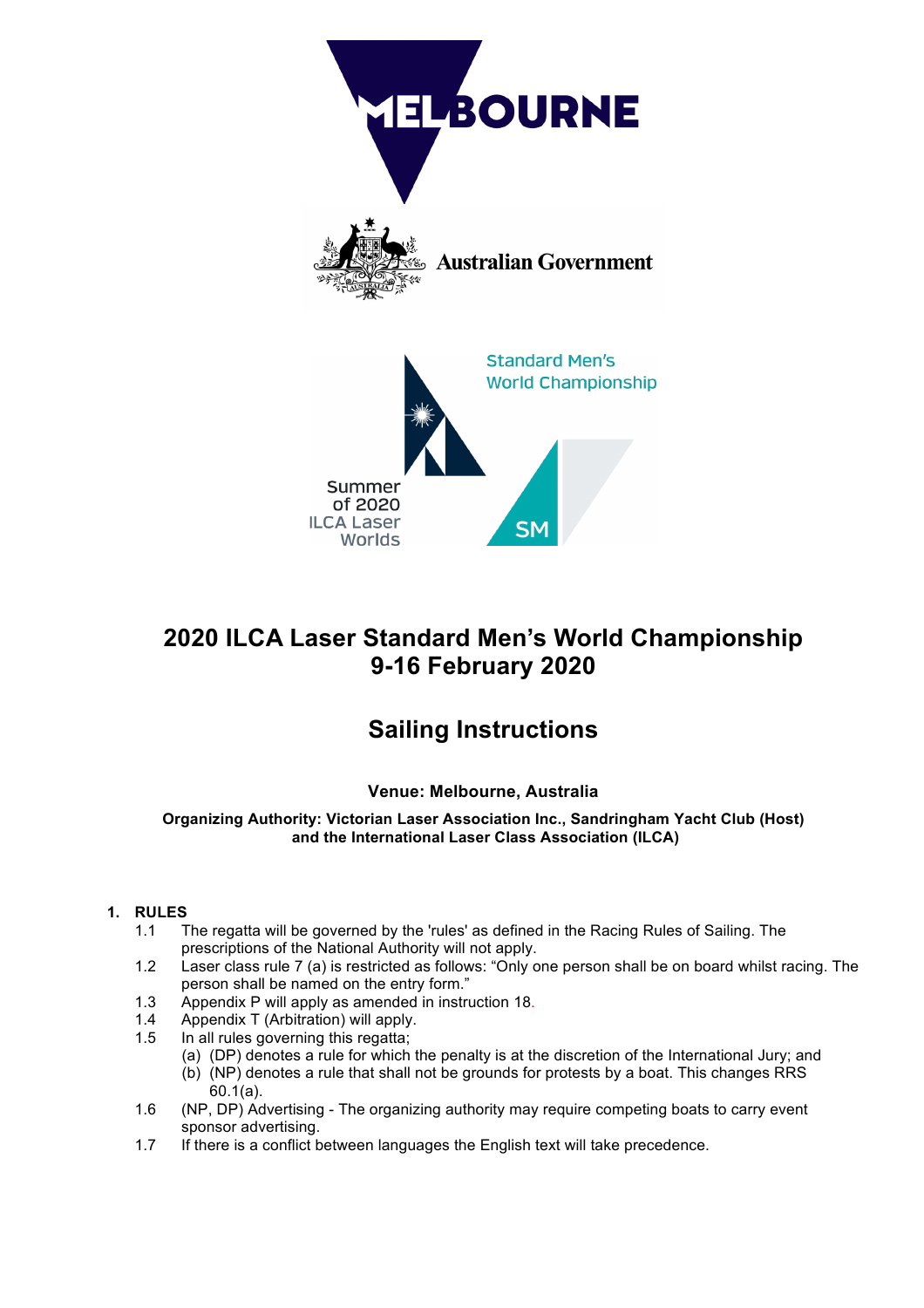# **2. NOTICES TO COMPETITORS**

- 2.1 Notices to competitors will be posted on the official notice board located near the race office.
- 2.2 The race office is located at the Sandringham Yacht Club, Jetty Road, Sandringham, Victoria.
- 2.3 The race office is open:
	- 09-10 February from 0900 1200 & 1300 1800 11-16 February from 0900 until 30 minutes after the close of the protest time limit unless extended at the discretion of the race committee

# **3. CHANGES TO SAILING INSTRUCTIONS**

Any change to the sailing instructions will be posted before 0830 on the day it will take effect, except that any change to the schedule of races will be posted before the end of the last protest time or 2000, whichever is later, on the day before it will take effect.

# **4. REGISTRATION / EQUIPMENT INSPECTION**

- 4.1 Competitors shall register at the race office and complete all required registration and equipment inspection formalities before racing. Competitors that do not complete all required registration and equipment formalities will not be assigned to fleets.
- 4.2 Information on equipment inspection will be posted on the official notice board. Boats shall be presented with all equipment that shall be used in the regatta, with the bottom mast, boom and all control lines rigged and with the sail and top section derigged ready for inspection.
- 4.3 Equipment inspection will take place at the boat park between the following dates and times: 09-10 February from 0900 – 1200 & 1300 – 1800 Equipment inspection outside these times will only be possible at the discretion of the regatta equipment inspector and on payment of AUD 20.
- 4.4 Wet clothing, measurement and equipment checks may be made throughout the regatta at the discretion of the class representative, equipment inspector, race committee or the jury.

# **5. EQUIPMENT PROTESTS (NP, DP)**

- 5.1 Equipment protests will only be accepted from either the race committee, equipment inspector or jury. This changes RRS 60.1(a).
- 5.2 If a boat is sailed without a centreboard stopper, or with no mast retention line attached (class rule 3(b) xi), a scoring penalty of 30% of the score for did not finish rounded to a whole number (rounding 0.5 upward) will, without a hearing, be added to the boats score in the last completed race in which she was racing without a centreboard stopper or the retention line. However, she shall not be scored worse than DSQ. This changes RRS 63.1 and RRS A5.
- 5.3 If a sail, top mast, or bottom mast has been changed prior to a race without the permission required by instruction 6.2 the sailor will be disqualified without a hearing from the last completed race when the change was used. This changes RRS 63.1 and RRS A5.
- 5.4 For any other equipment protest, the jury may apply an alternative penalty to disqualification.

#### **6. BOATS AND EQUIPMENT (NP, DP)**

- 6.1 Competitors shall use only one hull, sail, batten set, mast, boom, centreboard and rudder; all of which shall be identified during equipment inspection.
- 6.2 In the event of damage, boats and equipment may only be substituted with the written permission of the regatta equipment inspector. If the damage occurs less than two hours before the first scheduled start on a racing day, and before the start of the last race of the day, provisional verbal permission shall be obtained from the regatta equipment inspector, jury or race committee and the written permission of the regatta equipment inspector shall be applied for before the end of the protest time limit at the end of the day in which the substitution takes place
- 6.3 For the purposes of RRS G1.1, sails shall display the national letters of the World Sailing member national authority under which the entry was accepted (see NOR 2.1). This changes RRS G1.1.
- 6.4 Boats shall not be towed unless flag T is displayed ashore or on the race committee signal vessel. When flag T is displayed a tow shall not exceed 8 knots.
- 6.5 When ashore boats shall be kept in their assigned places at the venue.
- 6.6 Competitors ranked first, second and third each day may be required to wear coloured bibs/vests supplied by the organizing authority.
- 6.7 Boats may be required to display identification numbers.
- 6.8 Competitors may wear a heart rate monitor which shall not be capable of displaying, delivering, transmitting, receiving, calculating, correlating or storing information about wind speed, wind direction, boat speed or boat position.
- 6.9 Boats may be required to carry cameras, sound equipment or positioning equipment as specified and supplied by the organizing authority.
- 6.10 Access to the boat park may be restricted during certain hours including the hours of darkness.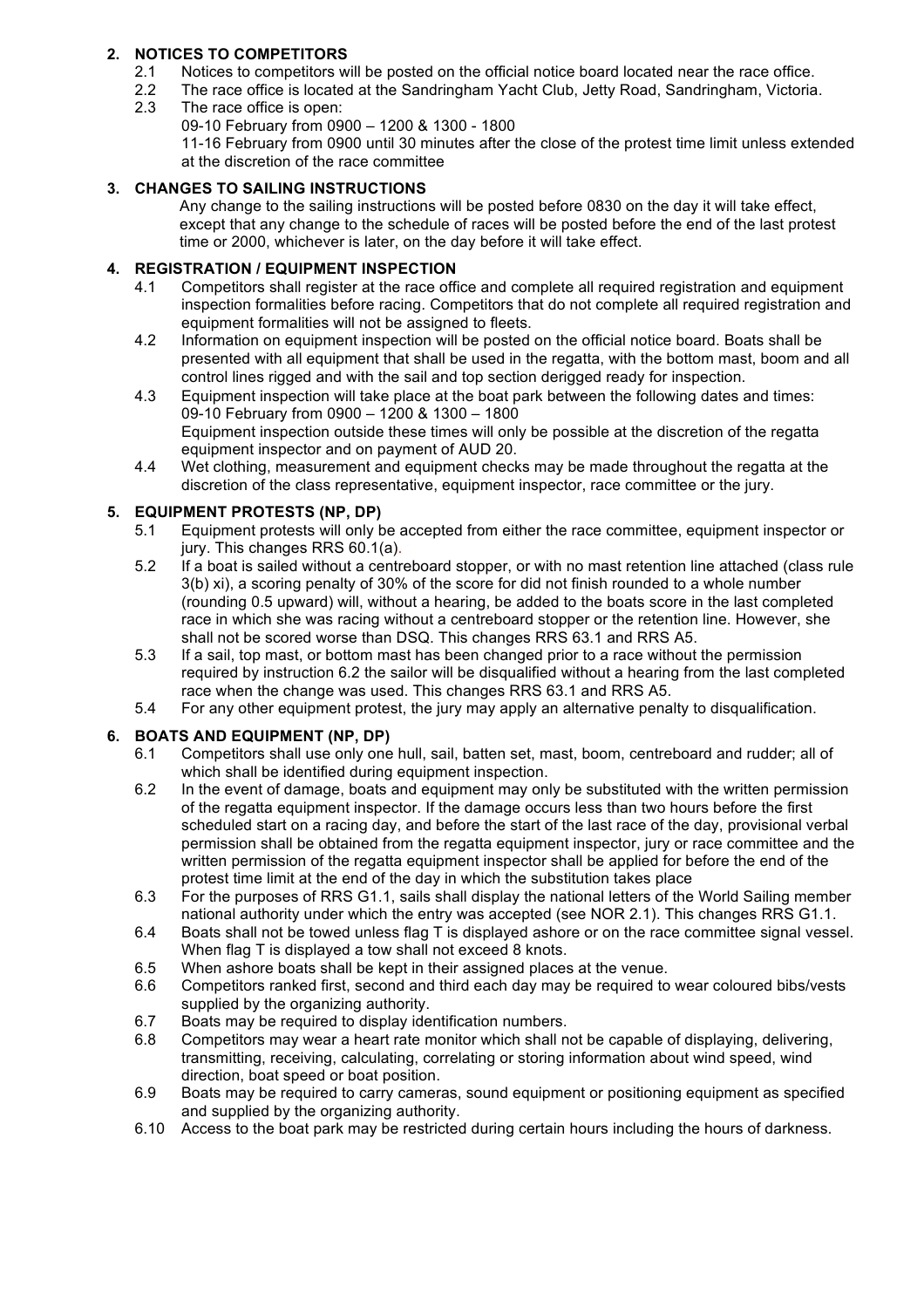# **7. RACE FORMAT**

- 7.1 The entries are divided into three fleets and will sail a qualifying series followed by a final series in accordance with the ILCA Qualifying and Final Series Formats appended to these sailing instructions.
- 7.2 If four races have not been completed by the end of the third scheduled racing day the qualifying series will continue until the end of the racing day in which a fourth qualifying race is completed.
- 7.3 A qualifying series race will not count until all qualifying series fleets have completed that race.

#### **8. SCHEDULE OF RACES**

8.1 09 February 0900-1200 & 1300-1800 Registration, Equipment Inspection, Charter Boat allocation

10 February 0900-1200 Registration, Equipment Inspection, Charter Boat allocation Practice race at 1430 followed by a 1830 opening ceremony.

- 11 February 2 races back to back, (Qualifying series)
- 12 February 2 races back to back, (Qualifying series)<br>13 February 2 races back to back, (Qualifying series)
	- 2 races back to back, (Qualifying series) and mid-week party
- 14 February 2 races back to back, (Qualifying/final series)
- 15 February 2 races back to back, (Qualifying/final series)
- 16 February 2 races back to back, (Qualifying/final series) followed by charter boat return, an 1830 prize giving party and buffet meal.
- 8.2 The time of the first warning signal for the practice race will be 1430.
- 8.3 The time of the first warning signal on 11-15 February will be 1400.
- 8.4 The time of the first warning signal on 16 February will be 1200.
- 8.5 Each day succeeding races will be started as soon as practicable after the finish of the previous race.
- 8.6 On the last day of the championship, no warning signal will be made after 1500.
- 8.7 The schedule may be changed to sail more than two races a day.

#### **9. FLEET IDENTIFICATION (NP, DP)**

- 9.1 While racing each boat shall display a coloured band corresponding to the fleet to which she has been assigned. The band shall be placed on the bottom mast between the boom vang fitting and the boom.
- 9.2 The coloured bands will be issued at registration and if bands are lost or damaged spares will be available at the race office.

#### **10. SIGNALS MADE ASHORE and RACING AREA**

- 10.1 Signals made ashore will be displayed on the signal mast located outside the Ken King Centre.
- 10.2 The approximate position of the racing area is displayed on the official notice board.<br>10.3 When a signal ashore is displayed over a fleet flag(s) it shall apply to that fleet(s) onl
- When a signal ashore is displayed over a fleet flag(s) it shall apply to that fleet(s) only.
- 10.4 Flag G displayed with two sounds (one when removed) means "No boat shall go afloat until this signal is removed. The first warning signal will be made not less than 60 minutes after flag G is removed.
- 10.5 When flag AP is displayed ashore, '1 minute' is replaced with 'not less than 60 minutes' in the race signal AP.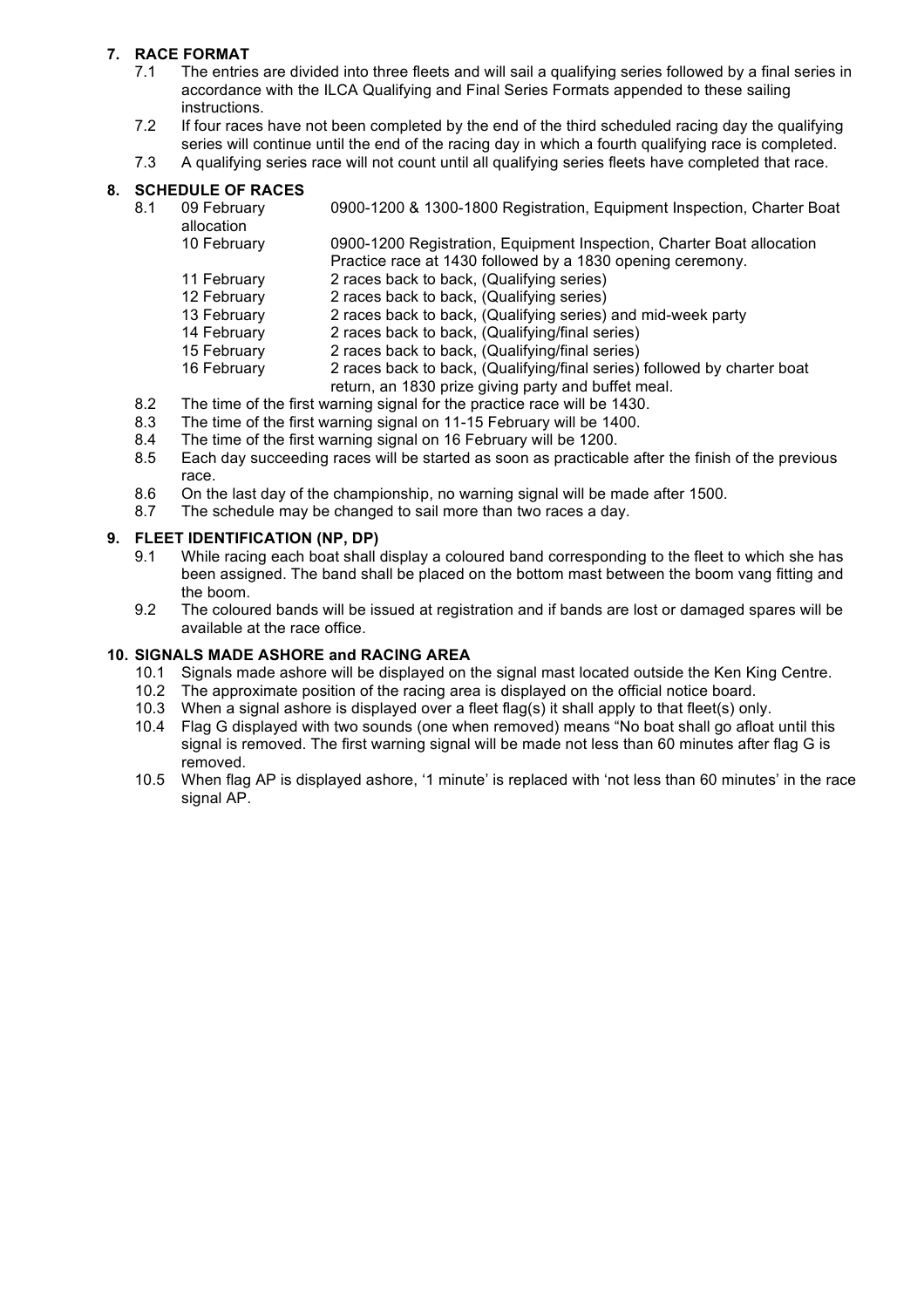#### **11. THE COURSES**

11.1 The diagram shows the courses, the order in which marks are to be passed and the side on which each mark is to be left. The leg between marks 3S/3P and mark 5 may be laid shorter than the leg between mark 1 and mark 2 so that the finish line is not directly to leeward of the start line.

> **Outer: ………….. 1, 2, 3S/3P (gate), 2, 3S/3P (gate), 5, FINISH Inner: ................. 1, 1A, 4S/4P (gate), 1, 2, 3S/3P (gate), 5, FINISH**



- 11.2 No later than the warning signal, the race committee signal vessel will display the approximate compass bearing of the first leg.
- 11.3 The length of the course will be set for a target time of 60 minutes. Failure to meet the target time will not be grounds for redress under RRS 62.1(a).
- 11.4 The course may be shortened to finish at a rounding mark or a gate provided 4 or more legs have been sailed on an outer course and at least 3 or more legs have been completed on an inner course (excluding the leg between mark 1 and mark 1A).

#### **12. MARKS**

- 12.1 Course marks 1, 2, 3P, 3S, 4P, 4S and 5 will be yellow inflatable truncated cones.
- 12.2 Course mark 1A will be a pink inflatable truncated cone.
- 12.3 New marks will be orange inflatable truncated cones.
- 12.4 The starting marks will be race committee vessels.
- 12.5 The finishing marks will be a black and white check inflatable truncated cone at the port end and a race committee vessel at the starboard end.

#### **13. THE START**

- 13.1 To alert boats that a race or sequence of races will begin soon, the orange starting line flags will be displayed with one sound at least five minutes before a warning signal is made.
- 13.2 The warning signal for the subsequent starts will be made as soon as practicable after the previous start.
- 13.3 Start Sequence and Fleet Flags

| <b>Fleets</b>          | <b>Fleet Flags</b> | <b>Start Sequence</b> | Course |
|------------------------|--------------------|-----------------------|--------|
| Standard - Yellow/Gold | Yellow             | 1 <sup>st</sup> Start | Outer  |
| Standard - Blue/Silver | Blue               | $2^{nd}$ Start        | Outer  |
| Standard - Red/Bronze  | Red                | $3rd$ Start           | Inner  |

- 13.4 The starting line will be between staffs displaying orange flags on the starting marks.
- 13.5 (DP, NP) Boats whose warning signal has not been made shall avoid the starting area during start sequences for other fleets.
- 13.6 A boat starting later than four minutes after her starting signal will be scored DNS. This changes RRS A4 and RRS A5.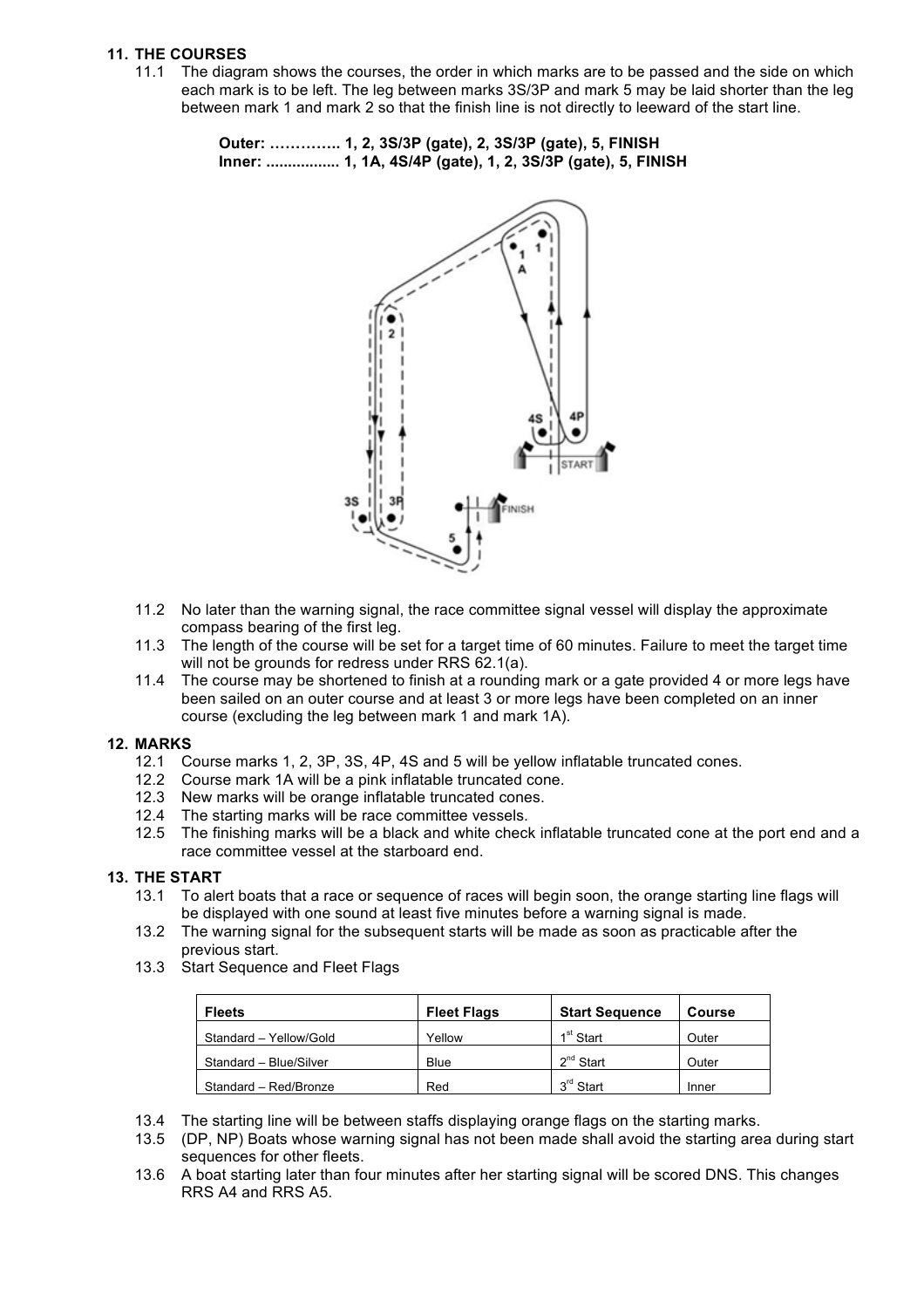#### **14. STARTING PROCEDURE**

- 14.1 Races will be started using either RRS 30.3 (U Flag Rule), or RRS 30.4 (Black Flag Rule).
- 14.2 RRS 30.4 (Black Flag Rule) is supplemented as follows;
	- (a) Sail numbers will be displayed for at least 3 minutes. A long sound signal will be made when the numbers are initially displayed. A boat whose number is so displayed shall leave the racing area, defined in instruction 14.2(b) before the new preparatory signal. If she fails to do so, she is liable to be scored DNE.
	- (b) Before the starting signal, the racing area is the area within 100 metres of the starting line. After the starting signal, the racing area is the area within an imaginary line drawn 100 metres outside any point where a boat might sail during normal racing and includes the area bounded by marks 1, 2, 3 and 4 at all times when any boat of any fleet is still racing.
	- (c) When the race committee decides that its application of RRS 30.4 might entitle a boat to redress under RRS 62.1(a), it may decide not to display her sail number and not disqualify her. This changes RRSs 30.4, 60.2 and 63.1.
	- (d) For the purposes of RRS 30.4 a race is 'restarted or resailed' when it has the same race number as a previously abandoned or recalled race, even if the race is resailed on a later date, or is resailed as part of a final series instead of a qualifying series.

#### **15. CHANGE OF THE NEXT LEG OF THE COURSE**

A change of the next leg of the course will first be attempted by changing the position of the original marks. When this is not possible the course will be reset using one or more new marks (described in instruction 12). When new marks are already in use, the course may be further reset using the original marks. Any action or no action by the race committee under this instruction will not be grounds for redress under RRS 60.1(b).

#### **16. ABANDONING A RACE**

Under RRS 32.1, the race committee may abandon the race because of a major wind shift or irregular winds or when the wind speed drops below 5 knots (2.5 m/s) as measured by the race committee. Any action or no action by the race committee under this instruction will not be grounds for redress under RRS 60.1(b).

#### **17. THE FINISH**

The finishing line will be between staffs displaying orange flags on the finishing marks, except when RRS 32.2 'Shortening Course' applies.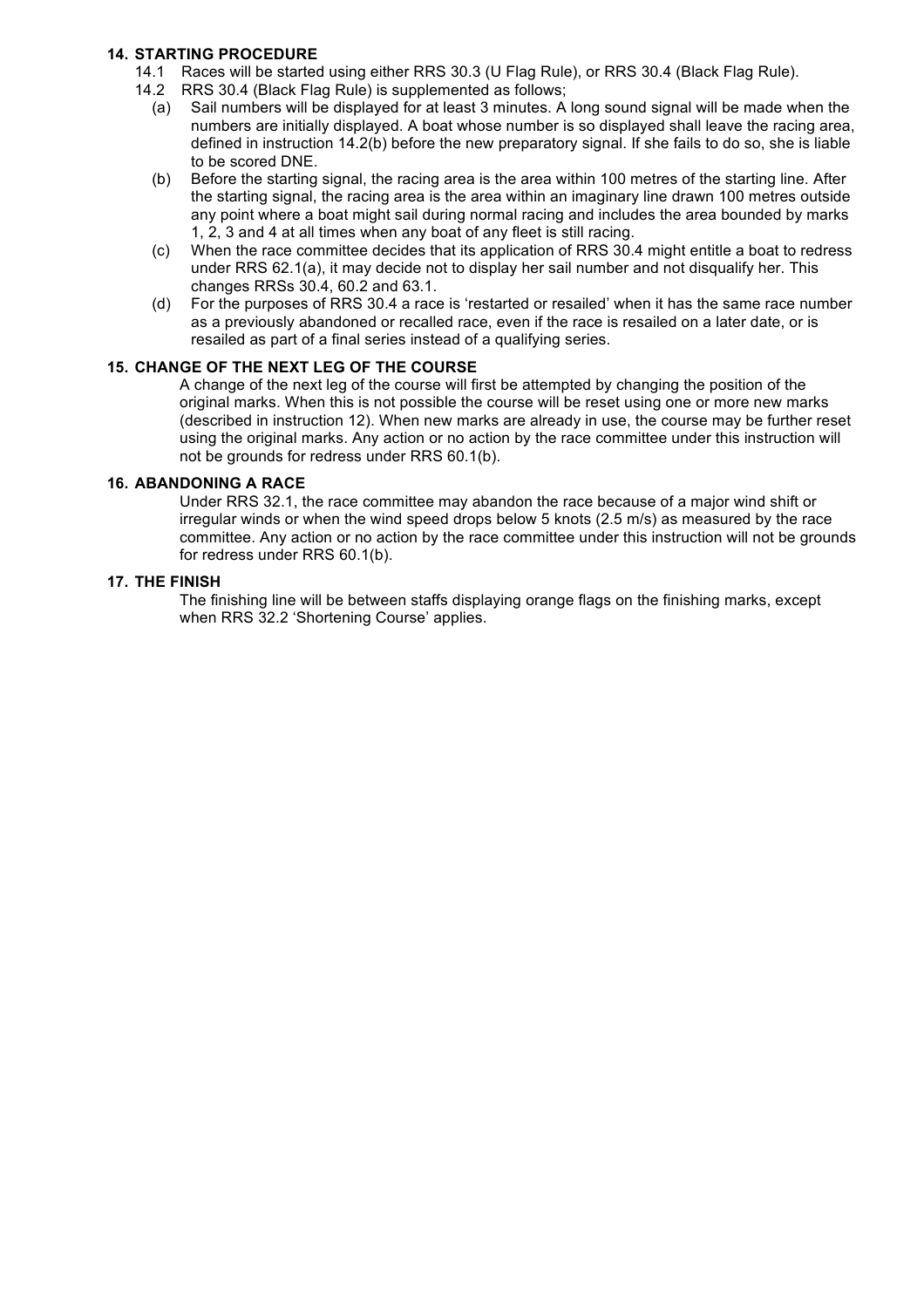#### **18. PENALTY SYSTEM FOR BREACHES OF RRS 42**

18.1 Appendix P will apply with the following changes:

- (a) If a first penalty is signalled after a boat has crossed the finish line, a scoring penalty of 10% of the score for did not finish rounded to a whole number (rounding 0.5 upward) will be added to the boats score. However, she shall not be scored worse than DSQ.
- (b) RRS P3 is replaced with "If a boat has been penalised for the first time under RRS P1.2 and the race is restarted or resailed the penalty is cancelled, but it is counted to determine the number of times she has been penalised during the regatta. This changes RRS 36."
- (c) RRS P4 is replaced with "An action by the jury under RRS P1.2 shall not be grounds for a request for redress by a boat. The jury may initiate a redress hearing and may give redress for an action under RRS P1.2 by a member of the jury or its designated observer". This changes RRS 60.1(b).
- 18.2 A boat that has either retired from or been disqualified in a race for a second or subsequent breach of RRS 42 shall not compete in that race if it is restarted or resailed. For the purposes of this instruction a race is 'restarted or resailed' when it has the same race number as a previously abandoned or recalled race, even if the race is resailed on a later date, or is resailed as part of a final series instead of a qualifying series. If she competes in that race, she shall be disqualified without a hearing and that score shall not be excluded (DNE) and the jury will consider calling a hearing under RRS 69.1(a).

#### This means:

| Yellow<br>Flag | Immediate penalty<br>action by boat | After a general recall<br>or a postponement or<br>an abandonment | No action<br>by boat | After a general recall<br>or a postponement<br>or an abandonment |
|----------------|-------------------------------------|------------------------------------------------------------------|----------------------|------------------------------------------------------------------|
| 1st            | Two turns / 10%<br>(SI 18.1(a))     | Can restart                                                      | <b>DSQ</b>           | <b>Can restart</b>                                               |
| 2nd            | Retire (RET)                        | <b>Shall not restart</b>                                         | <b>DNE</b>           | <b>Shall not restart</b>                                         |
| $3+$           | Retire (DNE)                        | <b>Shall not restart</b>                                         | DNE.<br>Regatta      | Shall not restart                                                |

#### **19. TIME LIMIT**

Boats failing to finish within 20 minutes after the first boat in her fleet sails the course and finishes will be scored Did Not Finish (DNF) without a hearing. This changes RRS 35, RRS A4 and RRS A5.

#### **20. PROTESTS AND REQUESTS FOR REDRESS**

- 20.1 Protests shall be in writing and delivered to the race office within the protest time limit. Protest forms will be available at the race office. The protest time limit will be set by and posted on the official notice board by the jury and may be different for each fleet.
- 20.2 Protest notices will be posted within 30 minutes of the protest time limit for each fleet. Protests will be heard at the jury office.
- 20.3 Notices of protests by the race committee or jury will be posted before the end of the protest time limit to inform boats under RRS 61.1(b).
- 20.4 If RRS N1.4(b) applies, the time limit for requesting a hearing under that rule is 30 minutes after the party was informed of the panel's decision.
- 20.5 On the last day of the qualifying series a request for a reopening of a hearing under RRS 66 shall be delivered:
	- o within the protest time limit if the party requesting reopening was informed of the decision on the previous day;
	- $\circ$  no later than 30 minutes after the party requesting reopening was informed of the decision on that day.
	- If no racing has taken place on that day, no later than 30 minutes after 'AP over A' is displayed ashore.
- 20.6 On the last day of the qualifying series and on the last scheduled day of racing, a request for redress based on a jury decision under RRS 62.2 shall be delivered no later than 30 minutes after the decision was posted.
- 20.7 Decisions of the jury will be final as provided in RRS 70.5.
- 20.8 To request correction of an alleged error in posted race or series results, a boat shall complete a scoring enquiry form available at the race office.
- 20.9 A list of boats that, under instruction 18, have been penalised for breaking RRS 42 will be posted after racing each day.

#### **21. WHISTLE SYSTEM**

To encourage boats to take penalties afloat, jury members may blow a whistle when they see what they believe to be a breach of a rule.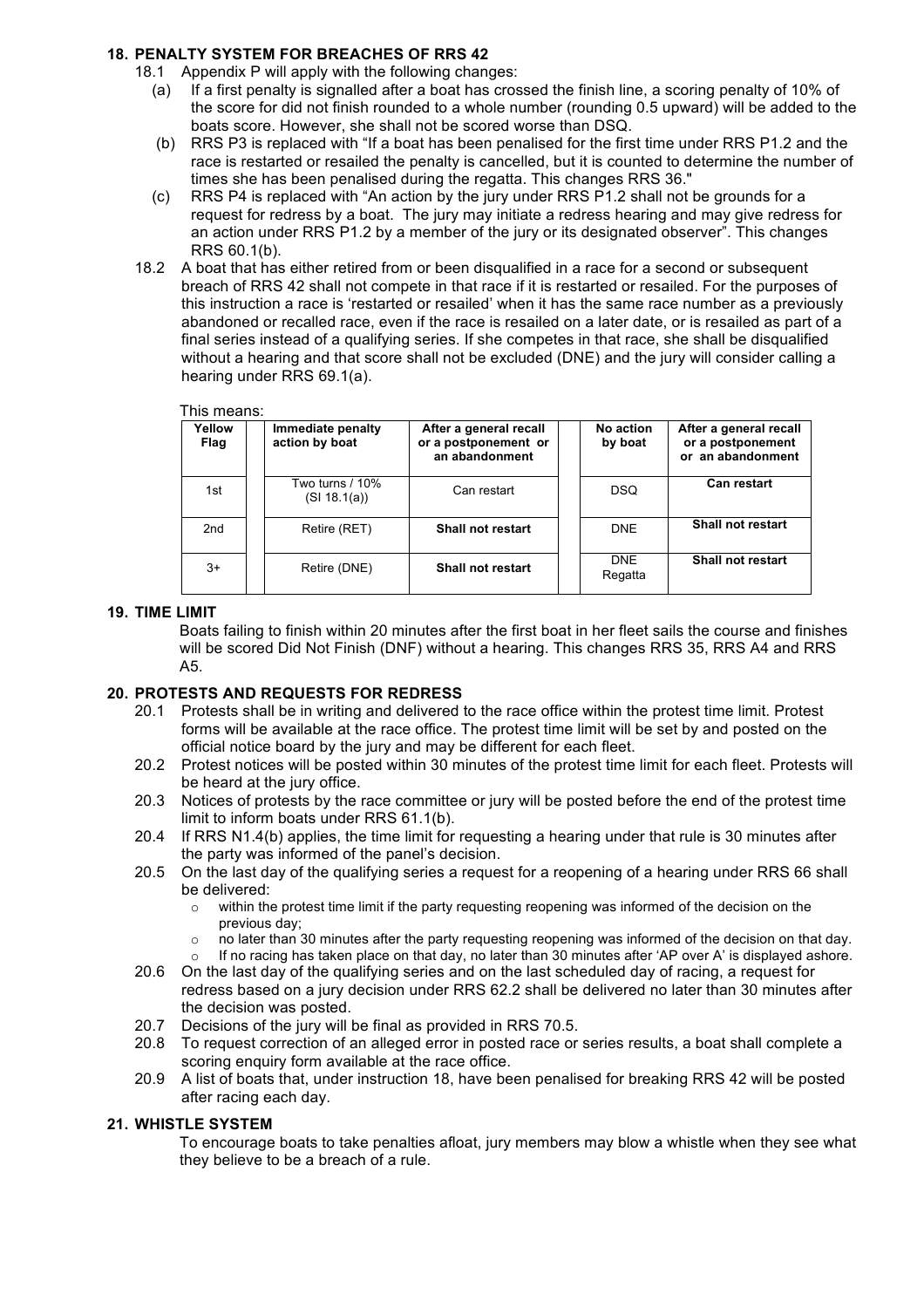#### **22. SCORING**

- 22.1 Four races are required to be completed to constitute a championship.
- 22.2 When fewer than four races have been completed, a boat's score will be the total of her race scores.
- 22.3 When from four to nine races have been completed, a boat's score will be the total of her race scores excluding her worst score.
- 22.4 When ten or more races have been completed, a boat's score will be the total of her race scores excluding her two worst scores.
- 22.5 When a qualifying/final series is sailed:
	- (a) The qualifying series races and the final series races will count for total points in the championship.
	- (b) A qualifying series race will not count until all qualifying series fleets have completed that race.
	- (c) The worst qualifying series race score will be excluded when calculating the division into final series fleets.
	- (d) If only one final series race is completed it will not be excluded.
	- (e) If two or more final series races are completed then a maximum of one final series race scores may be excluded.
	- (f) For the purposes of RRS A4.2 "Scoring" the number of boats entered in a qualifying/final series race will be the number of boats assigned to the largest qualifying fleet.

#### **23. TITLES & PRIZES**

- 23.1 The first sailor in the championship will be the ILCA Laser Men's World Champion.
- 23.2 ILCA cube prizes will be awarded in accordance with the ILCA Honour Award By-Law.

#### **24. COACH/SUPPORT BOATS AND COACHES/TEAM LEADERS MEETING (DP, NP)**

- 24.1 There will be a coaches/team leaders meeting every morning from 10 February 2020, 2.5 hours before the first warning signal of the day. The objectives of these meetings are to receive feedback from the coaches on the regatta organization, exchange viewpoints and inform the coaches about changes in the sailing instructions and regatta organization in general.
- 24.2 All coach/support boat drivers shall confirm registration of their boats and submit the names and sail numbers of the sailors they are supporting at the race office before 1800 on 10 February 2020.
- 24.3 Each coach/support boat shall clearly display an identification number supplied at registration. No other individual support boats shall be used. A fee of AUS 55 will be required for access to launch, mooring and refueling facilities and for the identification number.
- 24.4 Each coach/support boat shall carry at least three hazard warning tapes for the purposes of SI 25.6. The tape is available from the race office.
- 24.5 Each coach/support boat is required to carry a VHF radio capable of transmitting and receiving all international ship-to-ship channels.
- 24.6 Except when participating in rescue operations, team leaders, coaches, parents and other support personnel (coach/support boats) shall stay more than 100 meters from any point where a boat might sail during normal racing and completely outside the area bounded by marks 1, 2, 3, and 4 from the time of the preparatory signal for the first fleet to start until all boats have finished or the race committee signals a postponement or abandonment of **all fleets**. When any boat is racing from mark 5 to the finish coach/support boats shall stay out the area from 100 meters below mark 5 to 100 meters above the finish line. When boats are finishing coach/support boats shall stay more than 100 meters outside and to windward of the starboard end of the finish line until all boats in all fleets have finished.
- 24.7 Coach/support boat drivers and crews shall wear a personal flotation device or other adequate personal buoyancy securely fastened at all times when afloat except briefly while changing or adjusting clothing or personal equipment. Wet suits and dry suits do not constitute adequate personal buoyancy.
- 24.8 When the coach/support boat engine is running coach/support boat drivers shall be connected to a device that will stop the engine if the boat driver falls out the boat or is otherwise not in control of the boat.
- 24.9 If a coach/support boat does not comply with instructions 24.3, 24.4, 24.5, 24.6, 24.7 and 24.8 a discretionary penalty may be applied by the jury to some or all associated competitors and may include restrictions on the movement of their coach/support boat.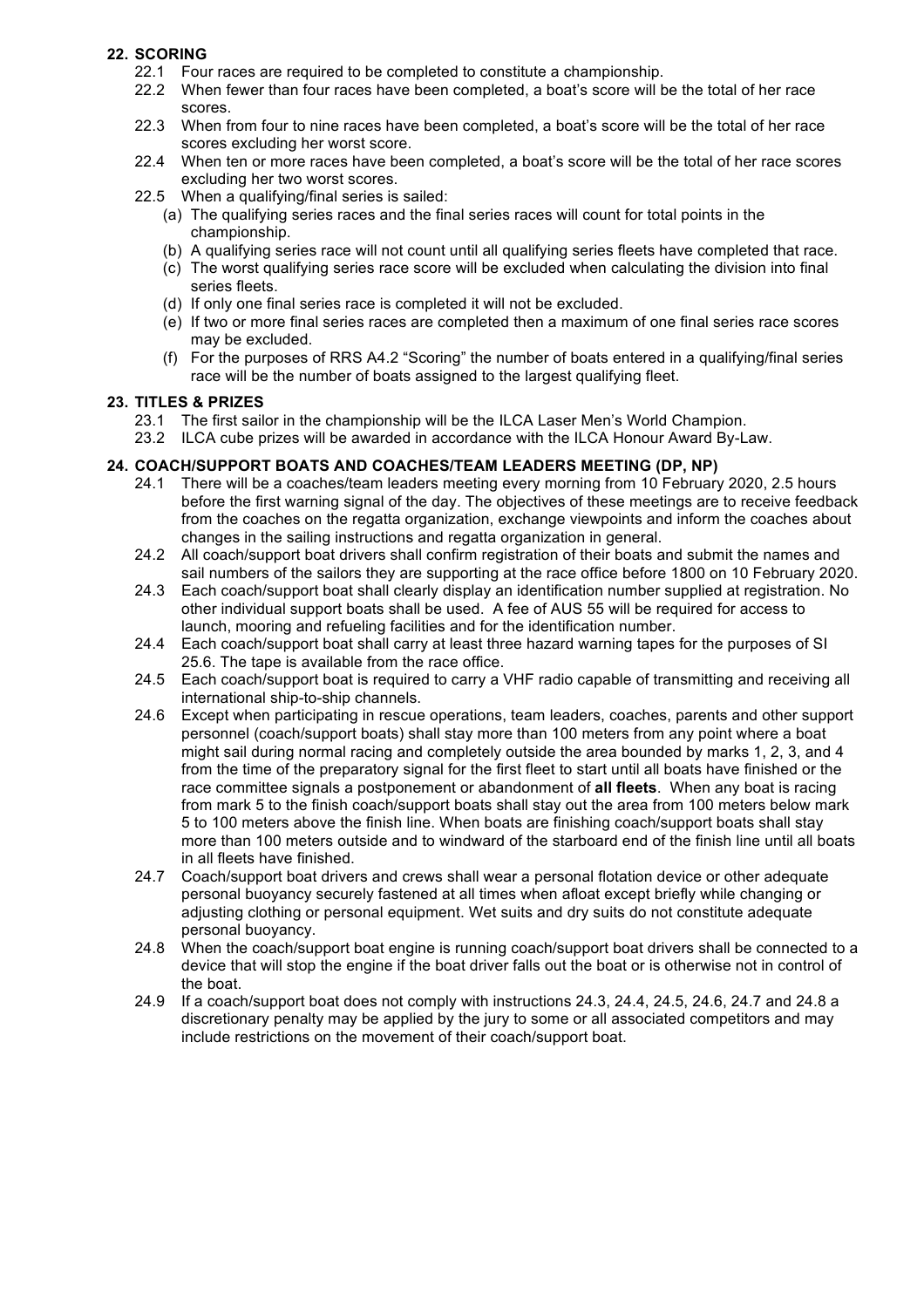#### **25. SAFETY (NP, DP)**

- 25.1 Competitors shall wear a personal flotation device or other adequate personal buoyancy securely fastened at all times when afloat except briefly while changing or adjusting clothing or personal equipment. Wet suits and dry suits do not constitute adequate personal buoyancy. This changes RRS 40.
- 25.2 Competitors who require assistance should wave one arm with hand open. If no assistance is required, the arm should be waved with fist closed.
- 25.3 If considered necessary, a competitor may be ordered by a race organization boat to abandon his or her boat and board a patrol boat.
- 25.4 Competitors shall check-out and check-in strictly in accordance with check-out/check-in procedures posted on the official notice board.
- 25.5 A boat that retires from a race shall notify a race committee, safety/patrol or jury boat as soon as possible and the race office immediately after returning to the shore.
- 25.6 If a boat is abandoned it will be marked with a hazard tape tied through the bow eye to signal that the sailor is safe.

# **26. RUBBISH/TRASH DISPOSAL**

Trash may be placed aboard support or race official vessels.

#### **27. PHOTOGRAPHY CONSENT**

By entering the regatta competitors accept that they may be photographed and/or videotaped participating in the regatta and/or using the regatta facilities and they consent to the taking of such images and to the use, reuse, publication and republication of such images in any media, in conjunction with the competitors name or not, without compensation and without the competitors approval of such images or any use thereof.

# **28. DISCLAIMER OF LIABILITY / RISK STATEMENT**

- 28.1 The Victorian Laser Class Association Inc, the Sandringham Yacht Club, the International Laser Class Association and all their officers, members and volunteers do not accept liability for loss of life or property, or personal injury or damage caused by or arising out of the regatta. Competitors take part in the regatta at their own risk.
- 28.2 The establishment of the notice of race and the sailing instructions in no way limits or reduces the complete and unlimited responsibilities of a competitor being solely and entirely responsible for the management of a boat he is sailing.
- 28.3 All competitors shall maintain their boats in a safe and seaworthy condition.
- 28.4 A competitor shall be of good health and a competent sailor capable of racing a Laser Standard in open water in all conditions including strong winds.
- 28.5 At-fault occurrences to other boats are the responsibility of the helmsman. Competitors are not covered by any liability insurance provided by the organizing authority and should provide their own coverage for personal goods and liability protection. The organizing authority recommends that competitors consult their own insurance carriers to assure they are covered at this event and regarding additional personal liability insurance coverage.
- 28.6 A competitor is recommended to have personal accident and health insurance that covers him while attending the regatta and while racing.

# **29. OFFICIAL BOATS**

- 29.1 The race committee signal vessel will display an area identification flag.
- 29.2 All other race committee vessels will display a white RC flag.
- 29.3 Jury boats will display a flag with the word J or JURY.
- 29.4 Press/TV vessels will display a flag with the word MEDIA or PRESS.
- 29.5 Failure of a committee vessel to fly an identifying flag will not be grounds for redress under RRS 60.1(b).